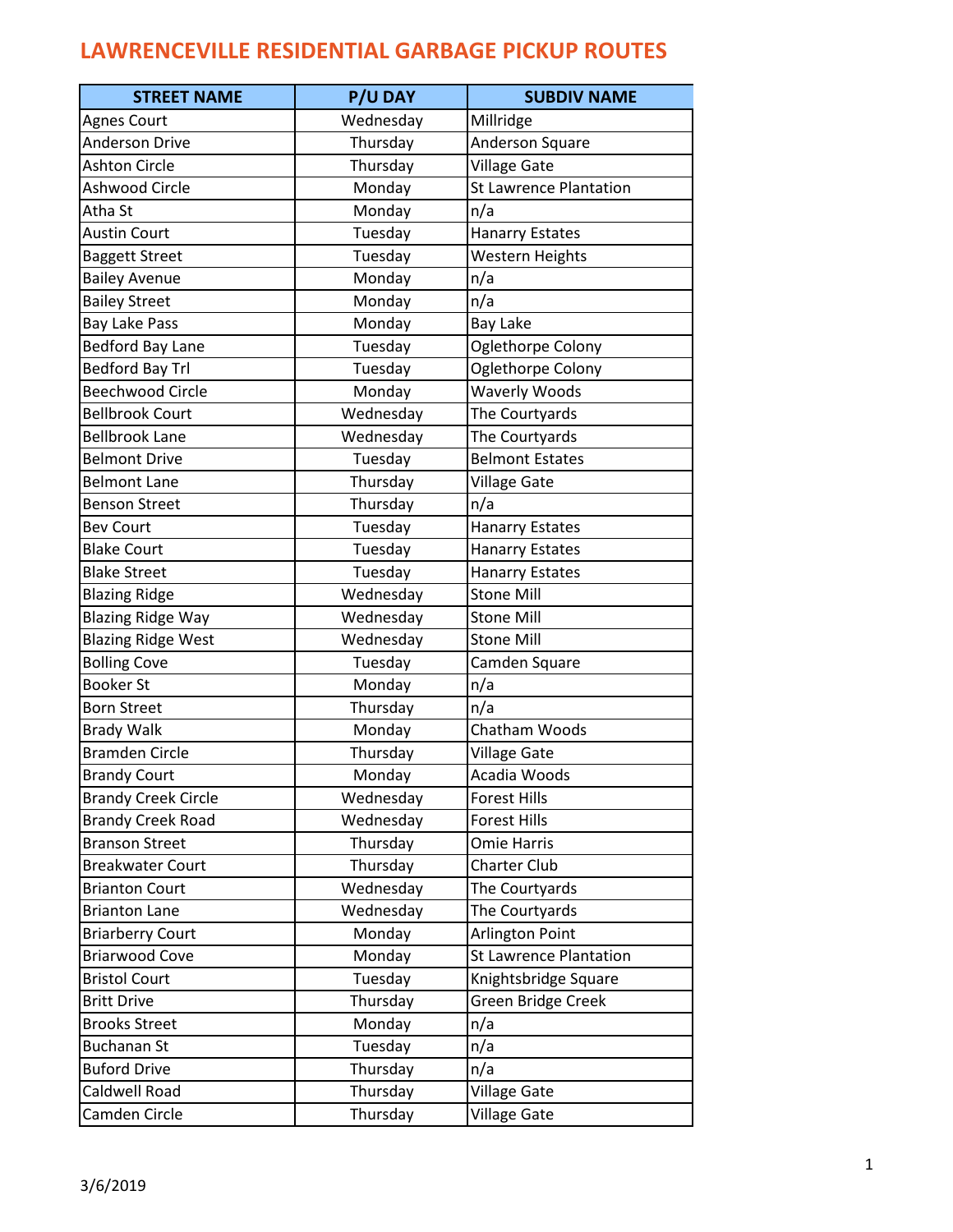| <b>STREET NAME</b>            | <b>P/U DAY</b> | <b>SUBDV NAME</b>             |
|-------------------------------|----------------|-------------------------------|
| Camden Hill Court             | Tuesday        | Camden Square                 |
| Camden Hill Road              | Tuesday        | Camden Square                 |
| Camden Park Drive             | Tuesday        | Camden Square                 |
| Campbell Street               | Monday         | n/a                           |
| <b>Candler Court</b>          | Tuesday        | <b>Cramac Plantation</b>      |
| Canterbury Lane               | Monday         | Quinn Ridge Forest            |
| Carithers Road                | Thursday       | <b>Village Gate</b>           |
| Carmen Court                  | Monday         | New Hope Village              |
| Carriage Lake Drive           | Tuesday        | Carriage Station              |
| Carriage Lane                 | Monday         | Quinn Ridge Forest            |
| Carriage Post Court           | Tuesday        | Carriage Station              |
| Carriage Run Court            | Tuesday        | Carriage Station              |
| <b>Carriage Station Drive</b> | Tuesday        | Carriage Station              |
| Carver Circle                 | Monday         | n/a                           |
| Cedar Ridge Trl               | Monday         | Acadia Woods                  |
| Centerview Way                | Thursday       | Green Bridge Creek            |
| <b>Channel Drive</b>          | Wednesday      | <b>Scenic View</b>            |
| <b>Channel Lane</b>           | Wednesday      | <b>Scenic View</b>            |
| <b>Charleston Court</b>       | Tuesday        | Charleston Square             |
| Charleston Lane (Apt)         | Tuesday        | <b>Charleston Square</b>      |
| Charleston Lane (Hse)         | Tuesday        | Five Forks Manor              |
| <b>Charter Club Court</b>     | Thursday       | <b>Charter Club</b>           |
| <b>Charter Club Drive</b>     | Thursday       | <b>Charter Club</b>           |
| <b>Charter Court</b>          | Tuesday        | Oglethorpe Colony             |
| <b>Cherry Street</b>          | Thursday       | n/a                           |
| Cherry Wood Drive             | Monday         | <b>Waverly Woods</b>          |
| <b>Chestnut Court</b>         | Monday         | Acadia Woods                  |
| <b>Chestnut Street</b>        | Thursday       | n/a                           |
| <b>Christine Court</b>        | Tuesday        | <b>Creekside Crossing</b>     |
| Church Street                 | Thursday       | n/a                           |
| <b>Clayton Street</b>         | Thursday       | n/a                           |
| <b>Clearsprings Drive</b>     | Thursday       | SpringLake Cove               |
| Coalville Drive               | Wednesday      | <b>Pendleton Park</b>         |
| Colewood Court                | Thursday       | <b>Charter Club</b>           |
| <b>Constitution Blvd</b>      | Tuesday        | n/a                           |
| Coolwater Lane                | Thursday       | Green Bridge Creek            |
| Corbin St                     | Thursday       | <b>Corbin Street Apts</b>     |
| Cottenpatch Court             | Monday         | <b>St Lawrence Plantation</b> |
| Cottenpatch Road              | Monday         | <b>St Lawrence Plantation</b> |
| Cotton Cove Way               | Monday         | Cottonwood Cove               |
| Cottonwood Cove               | Monday         | <b>St Lawrence Plantation</b> |
| Country Side Place            | Thursday       | <b>Charter Club</b>           |
| <b>Coventry Drive</b>         | Wednesday      | <b>Windsor Farm</b>           |
| Crabapple Cove                | Monday         | <b>St Lawrence Plantation</b> |
| Craig Drive                   | Tuesday        | Craigdale Estates             |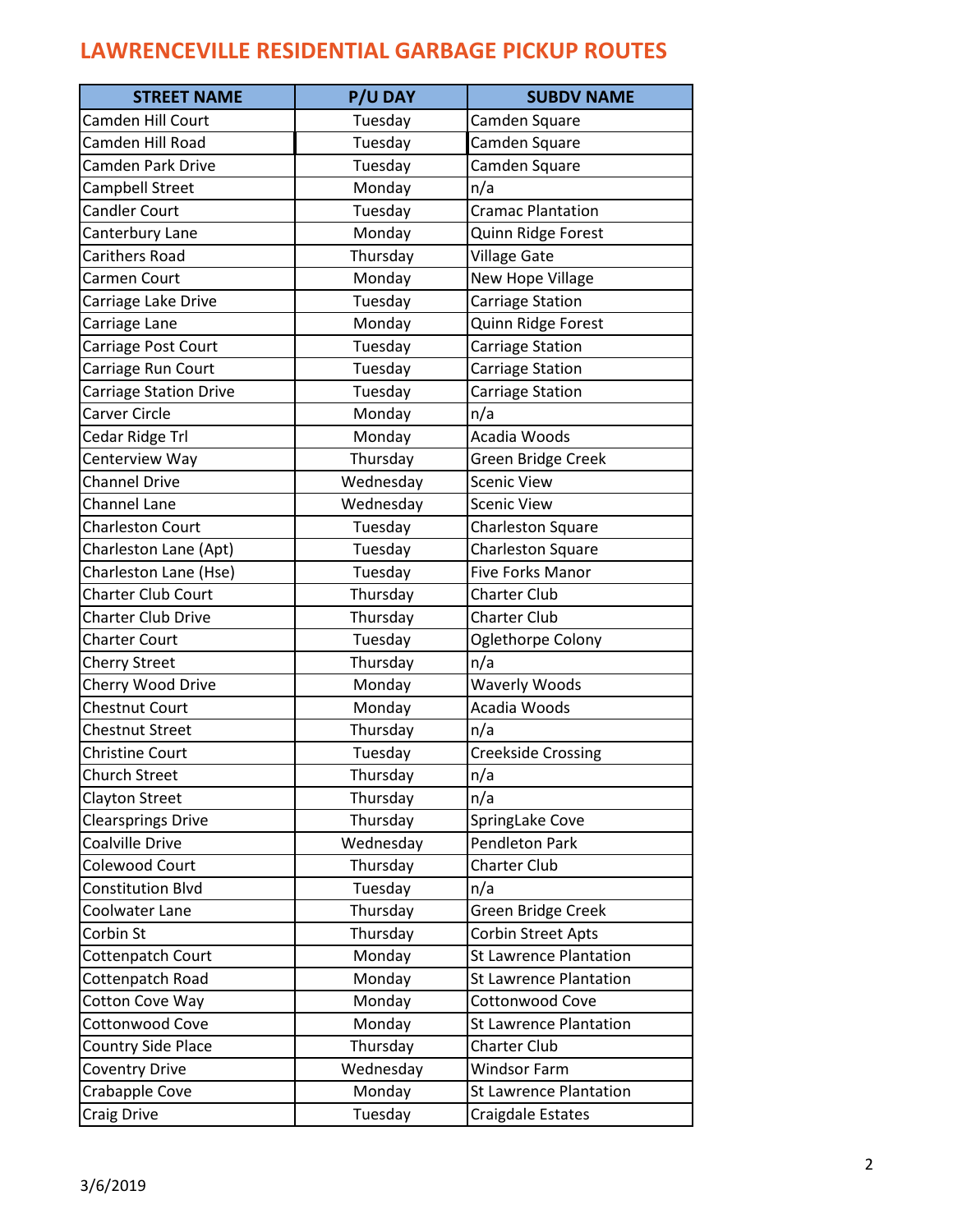| <b>STREET NAME</b>        | <b>P/U DAY</b> | <b>SUBDV NAME</b>             |
|---------------------------|----------------|-------------------------------|
| Craig Drive               | Tuesday        | Craigdale Estates             |
| Cramac Drive              | Tuesday        | <b>Cramac Plantation</b>      |
| Creekwood Cove            | Monday         | <b>St Lawrence Plantation</b> |
| Creekwood Place           | Monday         | <b>Waverly Woods</b>          |
| <b>Cremins Road</b>       | Tuesday        | Five Forks Manor              |
| Crest Drive               | Tuesday        | Craigdale Estates             |
| <b>Crest Valley Court</b> | Thursday       | <b>Charter Club</b>           |
| Cripple Creek Dr          | Thursday       | n/a                           |
| Crogan Street             | Thursday       | n/a                           |
| Cross Hill Trl            | Monday         | <b>New Hope Village</b>       |
| <b>Cross Street</b>       | Thursday       | Green Bridge Creek            |
| Culver Street NE          | Thursday       | n/a                           |
| Curtis Road               | Tuesday        | Knightsbridge Square          |
| Daniel Lane               | Wednesday      | Millridge                     |
| Darcee Court              | Tuesday        | <b>Hanarry Estates</b>        |
| <b>Darnell Terrace</b>    | Tuesday        | <b>Five Forks Manor</b>       |
| Darrel Lane               | Monday         | <b>Bay Lake</b>               |
| David Drive               | Tuesday        | <b>Creekside Crossing</b>     |
| David Lane                | Tuesday        | <b>Creekside Crossing</b>     |
| Davis Road                | Monday         | n/a                           |
| Deanna Court              | Wednesday      | Johnson Forest                |
| Dellwood Drive            | Thursday       | <b>Charter Club</b>           |
| Depot Street              | Thursday       | n/a                           |
| Dixie Court               | Tuesday        | Southgate                     |
| Dogwood Drive             | Tuesday        | Craigdale Estates             |
| Dogwood Ferry Court       | Wednesday      | Dogwood Forest                |
| Dogwood Lane              | Tuesday        | Northern Heights              |
| Dogwood Park Drive        | Wednesday      | Dogwood Forest                |
| Dogwood Park Trace        | Wednesday      | Dogwood Forest                |
| Downing Street            | Tuesday        | Knightsbridge Square          |
| Duke Drive                | Monday         | <b>Sterling</b>               |
| <b>Dumbarton Court</b>    | Thursday       | <b>Charter Club</b>           |
| <b>E Crogan Street</b>    | Thursday       | n/a                           |
| E Pike Street             | Thursday       | n/a                           |
| E Village Way             | Thursday       | <b>Village Gate</b>           |
| E Village Way             | Thursday       | <b>Village Gate</b>           |
| <b>Eaton Street</b>       | Thursday       | n/a                           |
| Eugenia Terrace           | Tuesday        | <b>Cramac Plantation</b>      |
| <b>Ezzard Street</b>      | Thursday       | n/a                           |
| <b>Farmer Court</b>       | Monday         | n/a                           |
| Firecreek Court           | Wednesday      | <b>Stone Mill</b>             |
| Firecreek Ridge           | Wednesday      | <b>Stone Mill</b>             |
| <b>Firecrest Lane</b>     | Wednesday      | <b>Stone Mill</b>             |
| <b>First Street</b>       | Monday         | Acadia Woods                  |
| Five Forks Trickum Rd     | Tuesday        | n/a                           |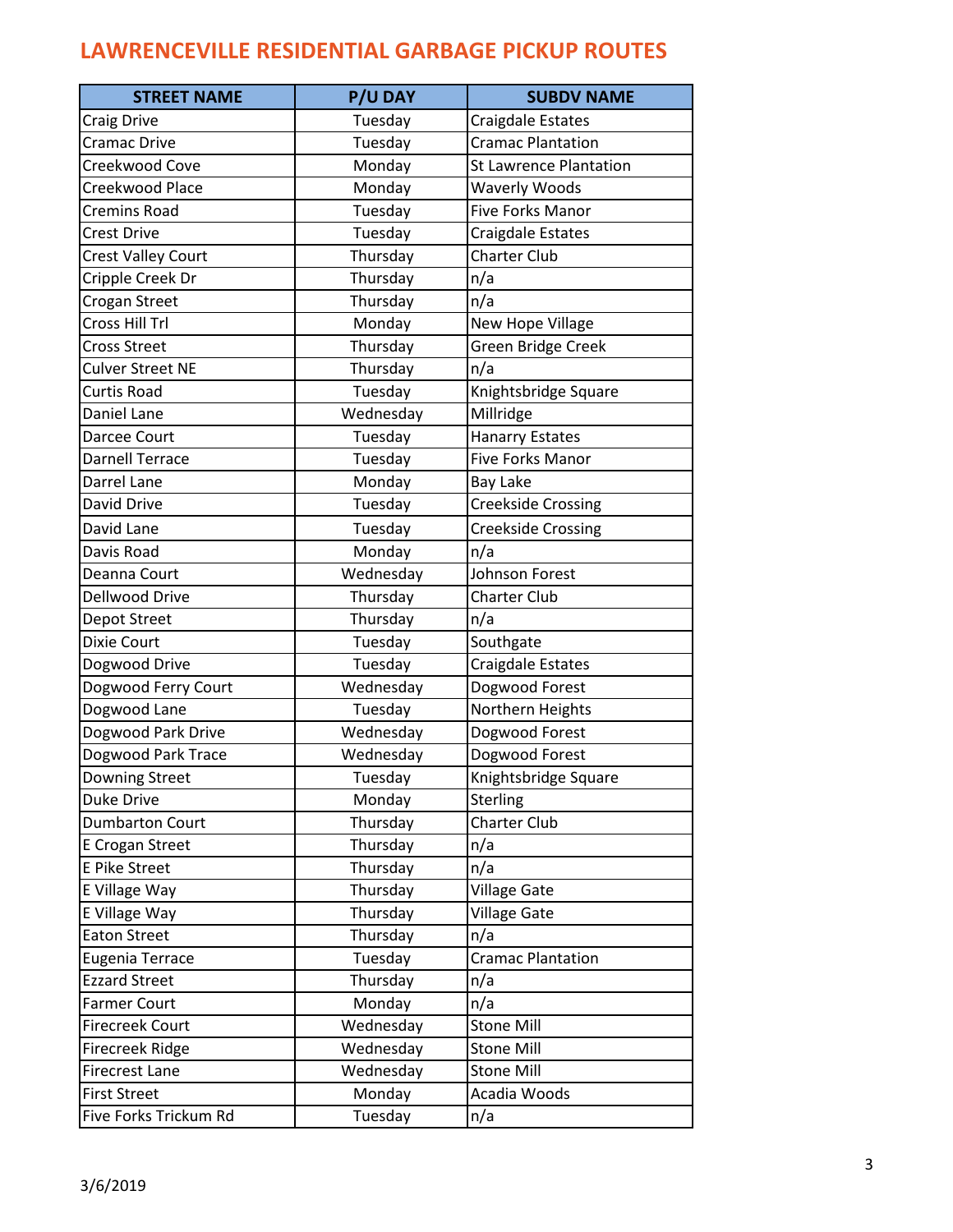| <b>STREET NAME</b>          | <b>P/U DAY</b> | <b>SUBDV NAME</b>         |
|-----------------------------|----------------|---------------------------|
| Five Forks Trickum Rd       | Wednesday      | n/a                       |
| <b>Floyd Street</b>         | Monday         | Acadia Woods              |
| <b>Forest Lake Road</b>     | Wednesday      | <b>Forest Hills</b>       |
| <b>Forest Place</b>         | Monday         | <b>Forest East</b>        |
| Forest Ridge Court          | Monday         | Forest Ridge              |
| Forest Valley Road          | Wednesday      | <b>Forest Hills</b>       |
| <b>Garden View Court</b>    | Monday         | Arlington Point           |
| Gateview Drive              | Wednesday      | Highgate                  |
| Glenn Edge Drive            | Monday         | Glenn Edge Apts/Forest Pl |
| <b>Grassland Court</b>      | Wednesday      | <b>Meadow Grove</b>       |
| <b>Grayland Court</b>       | Wednesday      | <b>Grayland Hills</b>     |
| Grayland Creek Ct           | Wednesday      | <b>Grayland Hills</b>     |
| Grayland Creek Dr           | Wednesday      | <b>Grayland Hills</b>     |
| <b>Grayland Creek Pl</b>    | Wednesday      | <b>Grayland Hills</b>     |
| <b>Grayland Hill Drive</b>  | Wednesday      | <b>Grayland Hills</b>     |
| Grayland Hill Lane          | Wednesday      | <b>Grayland Hills</b>     |
| <b>Grayland Hills Court</b> | Wednesday      | <b>Grayland Hills</b>     |
| <b>Grayland Hills Drive</b> | Wednesday      | <b>Grayland Hills</b>     |
| Grayland Hills Trl          | Wednesday      | <b>Grayland Hills</b>     |
| Grayland Lane               | Wednesday      | <b>Grayland Hills</b>     |
| Grayland Place              | Wednesday      | <b>Grayland Hills</b>     |
| Grayson Hwy                 | Monday         | Kroger Shopping Center    |
| Grayson Hwy                 | Monday         | n/a                       |
| Green Bridge Court          | Thursday       | Green Bridge Creek        |
| Green Street                | Monday         | n/a                       |
| Greenview Lane              | Thursday       | Green Bridge Creek        |
| Griffin Street              | Monday         | n/a                       |
| <b>Grist Mill Lane</b>      | Wednesday      | <b>Stone Mill</b>         |
| Groveland Parkway           | Wednesday      | <b>Meadow Grove</b>       |
| Gwinnett Dr                 | Tuesday        | n/a                       |
| <b>Hanarry Drive</b>        | Tuesday        | <b>Hanarry Estates</b>    |
| Harlee Lane                 | Monday         | New Hope Village          |
| Harrington Lane             | Tuesday        | Camden Square             |
| Harris Circle               | Tuesday        | Fairhaven                 |
| Harris Drive                | Thursday       | n/a                       |
| Harrowood Lane              | Thursday       | Charter Club              |
| Haygood Court               | Tuesday        | Knightsbridge Square      |
| Haymarket Lane              | Tuesday        | Knightsbridge Square      |
| <b>Helen Court</b>          | Tuesday        | <b>Cramac Plantation</b>  |
| <b>Hemlock Circle</b>       | Monday         | Acadia Woods              |
| <b>Hemlock Drive</b>        | Monday         | Acadia Woods              |
| <b>Henry Terrace</b>        | Tuesday        | <b>Cramac Plantation</b>  |
| Herbert Hayes Dr            | Monday         | <b>Sterling</b>           |
| Hickory Ln                  | Wednesday      | <b>Forest Hills</b>       |
| Hickory View Dr             | Monday         | Cottonwood Cove           |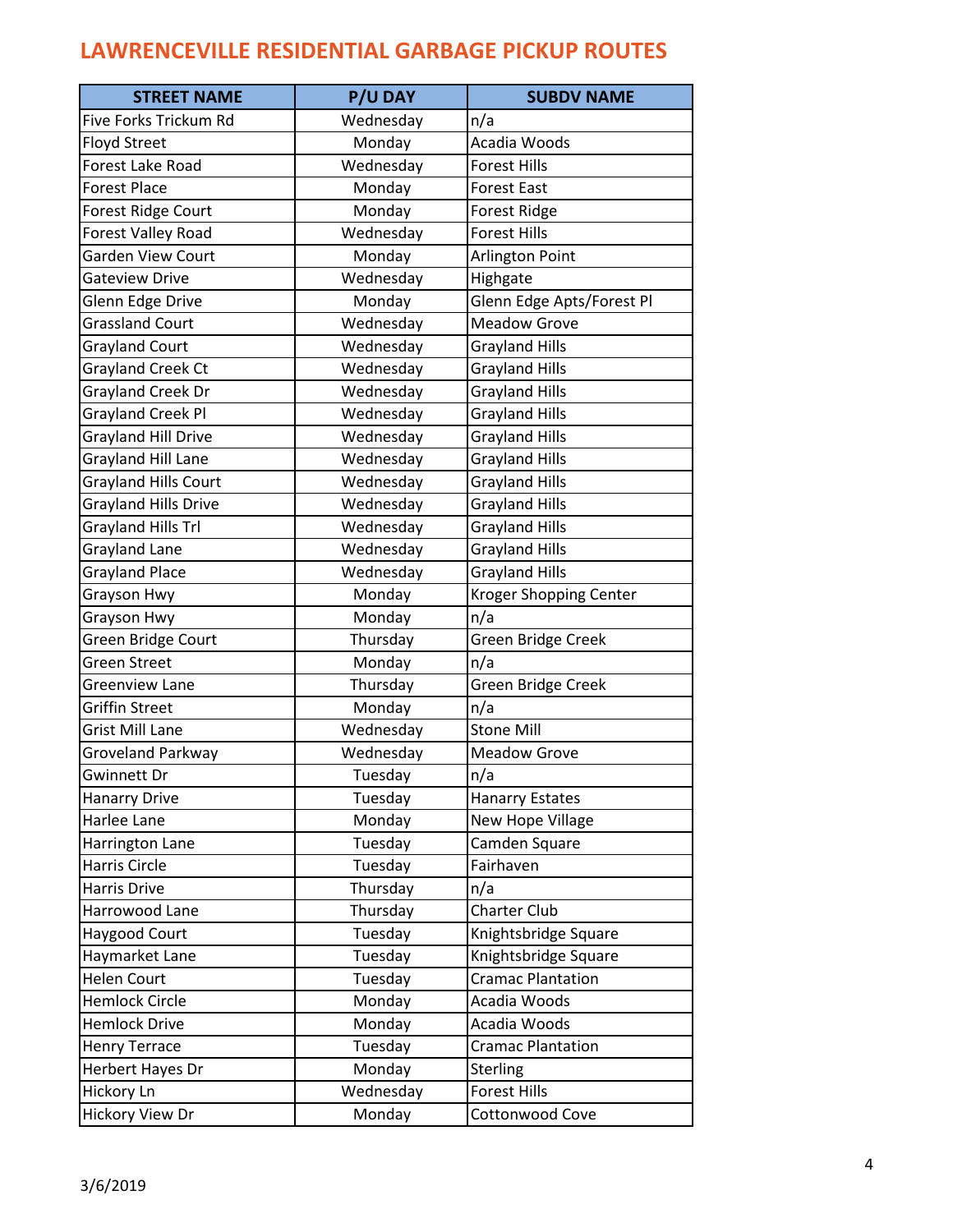| <b>STREET NAME</b>         | <b>P/U DAY</b> | <b>SUBDV NAME</b>         |
|----------------------------|----------------|---------------------------|
| <b>Highgate Drive</b>      | Wednesday      | Highgate                  |
| <b>Highgate Place</b>      | Wednesday      | Highgate                  |
| <b>Highland Court</b>      | Monday         | <b>Scenic Highlands</b>   |
| <b>Highland Loop</b>       | Monday         | <b>Scenic Highlands</b>   |
| Highway 29 South           | Tuesday        | n/a                       |
| <b>Hillandale Rd</b>       | Tuesday        | 1276,1277,1287,1297 only  |
| Hillridge Drive            | Monday         | New Hope Village          |
| Honeysuckle Av             | Tuesday        | n/a                       |
| Honeysuckle Cir            | Tuesday        | n/a                       |
| <b>Hood Street</b>         | Thursday       | n/a                       |
| <b>Huff Street</b>         | Tuesday        | Western Heights           |
| Hurricane Shoals Rd        | Tuesday        | n/a                       |
| <b>Hwy 29</b>              | Tuesday        | n/a                       |
| <b>Industrial Park Cir</b> | Thursday       | n/a                       |
| <b>Industrial Park Dr</b>  | Thursday       | n/a                       |
| <b>Jackson Street</b>      | Monday         | n/a                       |
| James Circle               | Tuesday        | <b>Cramac Plantation</b>  |
| Jami Court                 | Tuesday        | <b>Hanarry Estates</b>    |
| Jessica Court              | Tuesday        | <b>Hanarry Estates</b>    |
| Joans Court                | Thursday       | Anderson Square           |
| John Court                 | Tuesday        | <b>Hanarry Estates</b>    |
| John Way                   | Tuesday        | <b>Cramac Plantation</b>  |
| Johnson Circle             | Wednesday      | Johnson Forest            |
| Johnson Road               | Wednesday      | n/a                       |
| Juniper Court              | Monday         | Acadia Woods              |
| <b>Keats Court</b>         | Monday         | Quinn Ridge Forest        |
| Kenyan Court               | Tuesday        | <b>Cramac Plantation</b>  |
| King Arthur Drive          | Tuesday        | Camelot                   |
| Kinsey Lane                | Tuesday        | <b>Hanarry Estates</b>    |
| <b>Kubol Drive</b>         | Monday         | <b>Wynfield Park</b>      |
| Lake Run                   | Monday         | <b>Bay Lake</b>           |
| Lamden Court               | Monday         | Quinn Ridge Forest        |
| Lancelot Way               | Tuesday        | Camelot                   |
| Laurelwood Court           | Wednesday      | The Courtyards            |
| Laurelwood Lane            | Wednesday      | The Courtyards            |
| Lauren Kay Court           | Tuesday        | <b>Creekside Crossing</b> |
| Lawrenceville Hwy          | Tuesday        | n/a                       |
| Leigh Kay Drive            | Tuesday        | <b>Creekside Crossing</b> |
| Leila Court                | Tuesday        | Cramac Plantation         |
| Leila Lane                 | Tuesday        | <b>Cramac Plantation</b>  |
| <b>Leonard Court</b>       | Tuesday        | <b>Hanarry Estates</b>    |
| Lindsey Renee Ln           | Tuesday        | <b>Creekside Crossing</b> |
| Lisa Kay Drive             | Tuesday        | <b>Creekside Crossing</b> |
| Liverpool Court            | Wednesday      | Kensington Park           |
| Liverpool Pointe           | Wednesday      | Kensington Park           |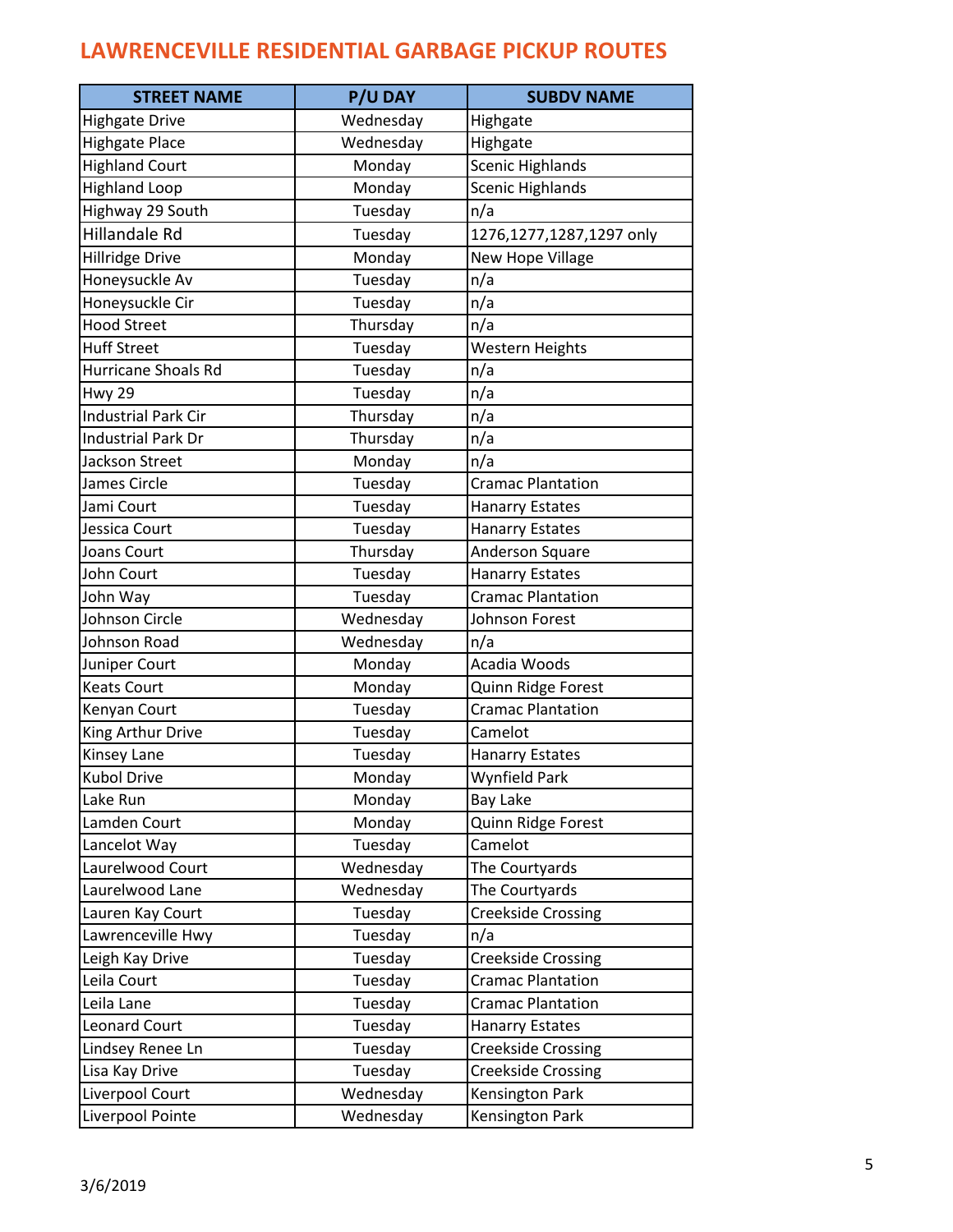| <b>STREET NAME</b>     | <b>P/U DAY</b> | <b>SUBDV NAME</b>             |
|------------------------|----------------|-------------------------------|
| Liverpool Pointe       | Wednesday      | Kensington Park               |
| Livery Circle          | Wednesday      | Kensington Park               |
| Lockridge Lane         | Tuesday        | 525, 543, 553 only            |
| Luckie Street          | Thursday       | n/a                           |
| Lumpkin Street         | Tuesday        | n/a                           |
| Lyle Circle            | Thursday       | n/a                           |
| <b>Maddox Street</b>   | Thursday       | n/a                           |
| Magnolia Way           | Monday         | <b>St Lawrence Plantation</b> |
| <b>Maltbie Street</b>  | Tuesday        | n/a                           |
| Maple Wood Drive       | Wednesday      | <b>Forest Hills</b>           |
| <b>Martin Circle</b>   | Thursday       | <b>Rich Martin Apts</b>       |
| <b>Matthew Court</b>   | Tuesday        | <b>Creekside Crossing</b>     |
| <b>McArthur Street</b> | Thursday       | n/a                           |
| <b>McCart Road</b>     | Thursday       | 615, 625, 635 (3 HOUSES ONLY) |
| <b>McConnell Drive</b> | Tuesday        | n/a                           |
| Meadowbrook Drive      | Tuesday        | Sherwood Forest               |
| Mediterranean Lane     | Monday         | Park Place                    |
| <b>Memorial Court</b>  | Thursday       | n/a                           |
| <b>Memorial St</b>     | Thursday       | n/a                           |
| <b>Merlin Place</b>    | Tuesday        | Camelot                       |
| Mill Ridge Court       | Wednesday      | <b>Stone Mill</b>             |
| Mill Ridge Drive       | Wednesday      | <b>Stone Mill</b>             |
| Mill Ridge Way         | Wednesday      | <b>Stone Mill</b>             |
| Mill Street            | Thursday       | n/a - business p/u            |
| Mitchell St            | Tuesday        | Craigdale Estates             |
| <b>Monopoly Drive</b>  | Monday         | Park Place                    |
| Moon Road              | Monday         | House # 609 - 772             |
| N Clayton St           | Thursday       | n/a                           |
| N Perry Street         | Thursday       | n/a                           |
| Nash Street            | Thursday       | n/a                           |
| <b>Neal Boulevard</b>  | Monday         | n/a                           |
| New Hope Road          | Monday         | n/a                           |
| New York Avenue        | Monday         | Park Place                    |
| <b>Norhill Court</b>   | Monday         | New Hope Village              |
| Norhill Lane           | Monday         | New Hope Village              |
| Northdale Pl           | Thursday       | n/a                           |
| Northdale Road         | Thursday       | n/a                           |
| Nottingham Circle      | Tuesday        | <b>Sherwood Forest</b>        |
| Nottingham Drive       | Tuesday        | <b>Sherwood Forest</b>        |
| Oak Street             | Thursday       | n/a                           |
| Oak Terrace            | Wednesday      | <b>Forest Hills</b>           |
| Old Norcross Road      | Tuesday        | n/a                           |
| Old Timber Road        | Wednesday      | <b>Forest Hills</b>           |
| Old Towne Circle       | Monday         | Acadia Woods                  |
| Old Towne Trl          | Monday         | <b>Hope Forest</b>            |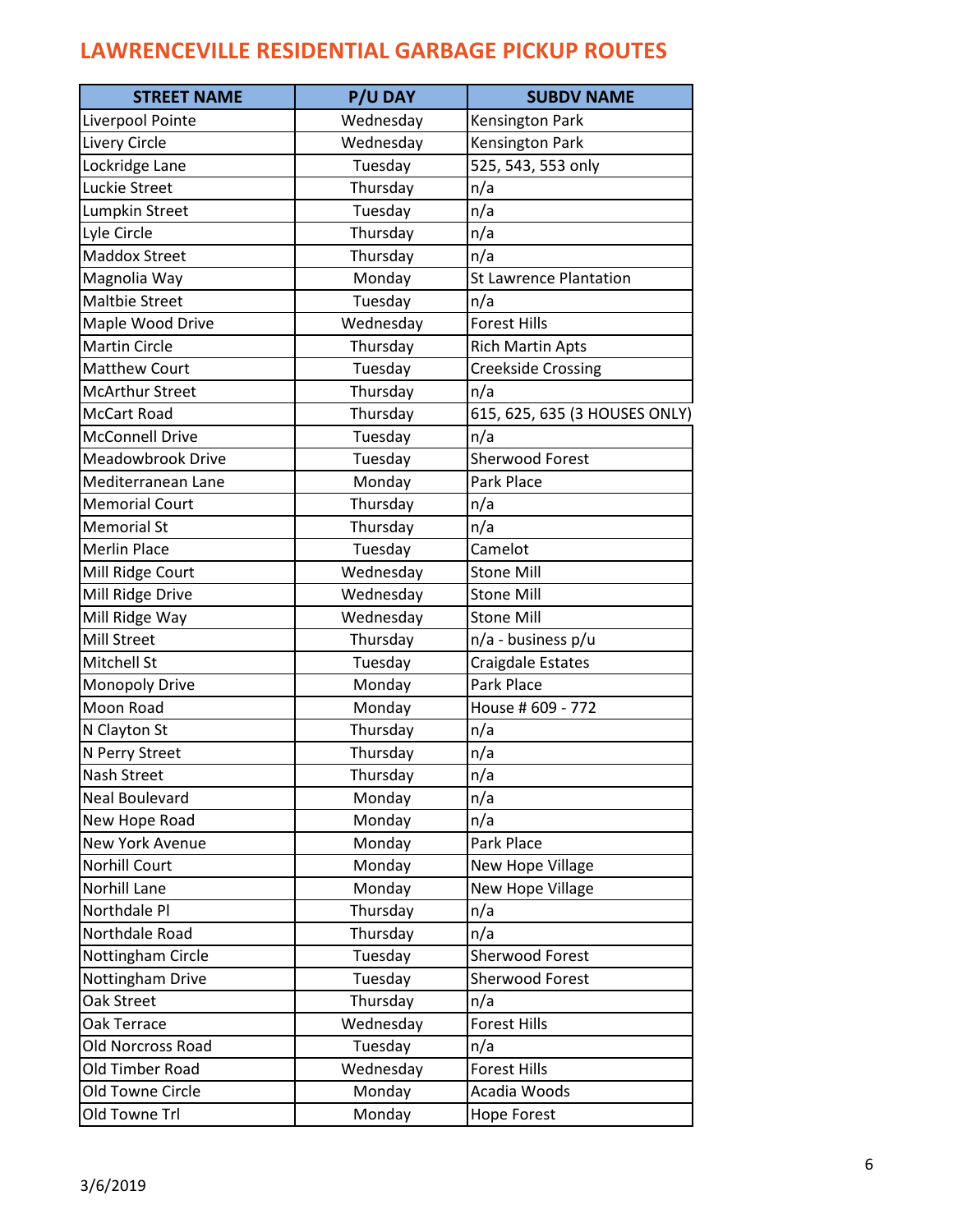| Omega Street<br>Monday<br>n/a<br>Tuesday<br>Charleston Square<br><b>Onyx Court</b><br><b>Pacific Court</b><br>Monday<br>Park Place<br><b>Panther Point Ln</b><br><b>Future Dev</b><br>n/a<br>Paper Mill #3<br>Paper Creek Drive<br>Thursday<br>Paper Ridge Court<br>Thursday<br>Paper Mill #1<br>Paper Ridge Lane<br>Thursday<br>Paper Mill #1<br>Paper Mill #3<br>Paper Stream Court<br>Thursday<br>Paper Mill #3<br>Paper Woods Drive<br>Thursday<br>Thursday<br>Papermill Drive<br>n/a<br>Papermill Road<br>Thursday<br>n/a<br>Park Place<br>Park Place Drive<br>Monday<br>Thursday<br>Park St<br>n/a<br>Wednesday<br>Millridge<br>Paula Court<br>Wednesday<br><b>Meadow Grove</b><br>Pecan Grove Court<br>Pecan Grove Place<br>Wednesday<br><b>Meadow Grove</b><br><b>Future Dev</b><br>n/a<br>Perry Point Run<br>Perry Street<br>n/a<br>Thursday<br><b>Phillips Street</b><br>n/a<br>Monday<br>Pike Blvd<br>Tuesday<br>n/a<br>Pike Park Dr<br>Tuesday<br>n/a<br>Thursday<br><b>Pike Street</b><br>n/a<br><b>Forest Hills</b><br>Pine Forest Drive<br>Wednesday<br>Pine Hill Circle<br>Thursday<br>Pine Valley MHP<br>Thursday<br>Pine Valley MHP<br>Pine Valley Circle<br>Thursday<br><b>Pine Valley Court</b><br>Pine Valley MHP<br><b>Pine Valley Drive</b><br>Thursday<br>Pine Valley MHP<br>Pine Valley MHP<br>Pine Valley Lane<br>Thursday<br>Thursday<br>Pine Valley MHP<br>Pine Valley Terrace<br>Pine Valley Way<br>Pine Valley MHP<br>Thursday<br><b>Western Heights</b><br><b>Pinetree Drive</b><br>Tuesday<br><b>Pineview Drive</b><br>Wednesday<br><b>Forest Hills</b><br>Wednesday<br><b>Forest Hills</b><br>Poplar Creek Road<br>Poppy Hill Lane<br>Monday<br>Arlington Point<br>Radio Court<br>Thursday<br>Springlake Village<br>Reba Road<br>Thursday<br>Anderson Square<br>Rebecca Street<br>Tuesday<br>Western Heights<br><b>Redland Creek</b><br>Tuesday<br><b>Cramac Plantation</b><br><b>Regal Drive</b><br>Tuesday<br>n/a<br>Thursday<br><b>Reid St</b><br>n/a<br>Thursday<br><b>Rich Martin Apts</b><br>n/a<br><b>Ridgecrest Drive</b><br>Tuesday<br>Western Heights<br><b>Ridgemont Drive</b><br>Wednesday<br><b>Stone Mill</b><br><b>Ridgemont Way</b><br>Wednesday<br><b>Stone Mill</b> | <b>STREET NAME</b> | <b>P/U DAY</b> | <b>SUBDV NAME</b>   |
|------------------------------------------------------------------------------------------------------------------------------------------------------------------------------------------------------------------------------------------------------------------------------------------------------------------------------------------------------------------------------------------------------------------------------------------------------------------------------------------------------------------------------------------------------------------------------------------------------------------------------------------------------------------------------------------------------------------------------------------------------------------------------------------------------------------------------------------------------------------------------------------------------------------------------------------------------------------------------------------------------------------------------------------------------------------------------------------------------------------------------------------------------------------------------------------------------------------------------------------------------------------------------------------------------------------------------------------------------------------------------------------------------------------------------------------------------------------------------------------------------------------------------------------------------------------------------------------------------------------------------------------------------------------------------------------------------------------------------------------------------------------------------------------------------------------------------------------------------------------------------------------------------------------------------------------------------------------------------------------------------------------------------------------------------------------------------------------------------------------------------------------------------------------------------------------------------------------------|--------------------|----------------|---------------------|
|                                                                                                                                                                                                                                                                                                                                                                                                                                                                                                                                                                                                                                                                                                                                                                                                                                                                                                                                                                                                                                                                                                                                                                                                                                                                                                                                                                                                                                                                                                                                                                                                                                                                                                                                                                                                                                                                                                                                                                                                                                                                                                                                                                                                                        |                    |                |                     |
|                                                                                                                                                                                                                                                                                                                                                                                                                                                                                                                                                                                                                                                                                                                                                                                                                                                                                                                                                                                                                                                                                                                                                                                                                                                                                                                                                                                                                                                                                                                                                                                                                                                                                                                                                                                                                                                                                                                                                                                                                                                                                                                                                                                                                        |                    |                |                     |
|                                                                                                                                                                                                                                                                                                                                                                                                                                                                                                                                                                                                                                                                                                                                                                                                                                                                                                                                                                                                                                                                                                                                                                                                                                                                                                                                                                                                                                                                                                                                                                                                                                                                                                                                                                                                                                                                                                                                                                                                                                                                                                                                                                                                                        |                    |                |                     |
|                                                                                                                                                                                                                                                                                                                                                                                                                                                                                                                                                                                                                                                                                                                                                                                                                                                                                                                                                                                                                                                                                                                                                                                                                                                                                                                                                                                                                                                                                                                                                                                                                                                                                                                                                                                                                                                                                                                                                                                                                                                                                                                                                                                                                        |                    |                |                     |
|                                                                                                                                                                                                                                                                                                                                                                                                                                                                                                                                                                                                                                                                                                                                                                                                                                                                                                                                                                                                                                                                                                                                                                                                                                                                                                                                                                                                                                                                                                                                                                                                                                                                                                                                                                                                                                                                                                                                                                                                                                                                                                                                                                                                                        |                    |                |                     |
|                                                                                                                                                                                                                                                                                                                                                                                                                                                                                                                                                                                                                                                                                                                                                                                                                                                                                                                                                                                                                                                                                                                                                                                                                                                                                                                                                                                                                                                                                                                                                                                                                                                                                                                                                                                                                                                                                                                                                                                                                                                                                                                                                                                                                        |                    |                |                     |
|                                                                                                                                                                                                                                                                                                                                                                                                                                                                                                                                                                                                                                                                                                                                                                                                                                                                                                                                                                                                                                                                                                                                                                                                                                                                                                                                                                                                                                                                                                                                                                                                                                                                                                                                                                                                                                                                                                                                                                                                                                                                                                                                                                                                                        |                    |                |                     |
|                                                                                                                                                                                                                                                                                                                                                                                                                                                                                                                                                                                                                                                                                                                                                                                                                                                                                                                                                                                                                                                                                                                                                                                                                                                                                                                                                                                                                                                                                                                                                                                                                                                                                                                                                                                                                                                                                                                                                                                                                                                                                                                                                                                                                        |                    |                |                     |
|                                                                                                                                                                                                                                                                                                                                                                                                                                                                                                                                                                                                                                                                                                                                                                                                                                                                                                                                                                                                                                                                                                                                                                                                                                                                                                                                                                                                                                                                                                                                                                                                                                                                                                                                                                                                                                                                                                                                                                                                                                                                                                                                                                                                                        |                    |                |                     |
|                                                                                                                                                                                                                                                                                                                                                                                                                                                                                                                                                                                                                                                                                                                                                                                                                                                                                                                                                                                                                                                                                                                                                                                                                                                                                                                                                                                                                                                                                                                                                                                                                                                                                                                                                                                                                                                                                                                                                                                                                                                                                                                                                                                                                        |                    |                |                     |
|                                                                                                                                                                                                                                                                                                                                                                                                                                                                                                                                                                                                                                                                                                                                                                                                                                                                                                                                                                                                                                                                                                                                                                                                                                                                                                                                                                                                                                                                                                                                                                                                                                                                                                                                                                                                                                                                                                                                                                                                                                                                                                                                                                                                                        |                    |                |                     |
|                                                                                                                                                                                                                                                                                                                                                                                                                                                                                                                                                                                                                                                                                                                                                                                                                                                                                                                                                                                                                                                                                                                                                                                                                                                                                                                                                                                                                                                                                                                                                                                                                                                                                                                                                                                                                                                                                                                                                                                                                                                                                                                                                                                                                        |                    |                |                     |
|                                                                                                                                                                                                                                                                                                                                                                                                                                                                                                                                                                                                                                                                                                                                                                                                                                                                                                                                                                                                                                                                                                                                                                                                                                                                                                                                                                                                                                                                                                                                                                                                                                                                                                                                                                                                                                                                                                                                                                                                                                                                                                                                                                                                                        |                    |                |                     |
|                                                                                                                                                                                                                                                                                                                                                                                                                                                                                                                                                                                                                                                                                                                                                                                                                                                                                                                                                                                                                                                                                                                                                                                                                                                                                                                                                                                                                                                                                                                                                                                                                                                                                                                                                                                                                                                                                                                                                                                                                                                                                                                                                                                                                        |                    |                |                     |
|                                                                                                                                                                                                                                                                                                                                                                                                                                                                                                                                                                                                                                                                                                                                                                                                                                                                                                                                                                                                                                                                                                                                                                                                                                                                                                                                                                                                                                                                                                                                                                                                                                                                                                                                                                                                                                                                                                                                                                                                                                                                                                                                                                                                                        |                    |                |                     |
|                                                                                                                                                                                                                                                                                                                                                                                                                                                                                                                                                                                                                                                                                                                                                                                                                                                                                                                                                                                                                                                                                                                                                                                                                                                                                                                                                                                                                                                                                                                                                                                                                                                                                                                                                                                                                                                                                                                                                                                                                                                                                                                                                                                                                        |                    |                |                     |
|                                                                                                                                                                                                                                                                                                                                                                                                                                                                                                                                                                                                                                                                                                                                                                                                                                                                                                                                                                                                                                                                                                                                                                                                                                                                                                                                                                                                                                                                                                                                                                                                                                                                                                                                                                                                                                                                                                                                                                                                                                                                                                                                                                                                                        |                    |                |                     |
|                                                                                                                                                                                                                                                                                                                                                                                                                                                                                                                                                                                                                                                                                                                                                                                                                                                                                                                                                                                                                                                                                                                                                                                                                                                                                                                                                                                                                                                                                                                                                                                                                                                                                                                                                                                                                                                                                                                                                                                                                                                                                                                                                                                                                        |                    |                |                     |
|                                                                                                                                                                                                                                                                                                                                                                                                                                                                                                                                                                                                                                                                                                                                                                                                                                                                                                                                                                                                                                                                                                                                                                                                                                                                                                                                                                                                                                                                                                                                                                                                                                                                                                                                                                                                                                                                                                                                                                                                                                                                                                                                                                                                                        |                    |                |                     |
|                                                                                                                                                                                                                                                                                                                                                                                                                                                                                                                                                                                                                                                                                                                                                                                                                                                                                                                                                                                                                                                                                                                                                                                                                                                                                                                                                                                                                                                                                                                                                                                                                                                                                                                                                                                                                                                                                                                                                                                                                                                                                                                                                                                                                        |                    |                |                     |
|                                                                                                                                                                                                                                                                                                                                                                                                                                                                                                                                                                                                                                                                                                                                                                                                                                                                                                                                                                                                                                                                                                                                                                                                                                                                                                                                                                                                                                                                                                                                                                                                                                                                                                                                                                                                                                                                                                                                                                                                                                                                                                                                                                                                                        |                    |                |                     |
|                                                                                                                                                                                                                                                                                                                                                                                                                                                                                                                                                                                                                                                                                                                                                                                                                                                                                                                                                                                                                                                                                                                                                                                                                                                                                                                                                                                                                                                                                                                                                                                                                                                                                                                                                                                                                                                                                                                                                                                                                                                                                                                                                                                                                        |                    |                |                     |
|                                                                                                                                                                                                                                                                                                                                                                                                                                                                                                                                                                                                                                                                                                                                                                                                                                                                                                                                                                                                                                                                                                                                                                                                                                                                                                                                                                                                                                                                                                                                                                                                                                                                                                                                                                                                                                                                                                                                                                                                                                                                                                                                                                                                                        |                    |                |                     |
|                                                                                                                                                                                                                                                                                                                                                                                                                                                                                                                                                                                                                                                                                                                                                                                                                                                                                                                                                                                                                                                                                                                                                                                                                                                                                                                                                                                                                                                                                                                                                                                                                                                                                                                                                                                                                                                                                                                                                                                                                                                                                                                                                                                                                        |                    |                |                     |
|                                                                                                                                                                                                                                                                                                                                                                                                                                                                                                                                                                                                                                                                                                                                                                                                                                                                                                                                                                                                                                                                                                                                                                                                                                                                                                                                                                                                                                                                                                                                                                                                                                                                                                                                                                                                                                                                                                                                                                                                                                                                                                                                                                                                                        |                    |                |                     |
|                                                                                                                                                                                                                                                                                                                                                                                                                                                                                                                                                                                                                                                                                                                                                                                                                                                                                                                                                                                                                                                                                                                                                                                                                                                                                                                                                                                                                                                                                                                                                                                                                                                                                                                                                                                                                                                                                                                                                                                                                                                                                                                                                                                                                        |                    |                |                     |
|                                                                                                                                                                                                                                                                                                                                                                                                                                                                                                                                                                                                                                                                                                                                                                                                                                                                                                                                                                                                                                                                                                                                                                                                                                                                                                                                                                                                                                                                                                                                                                                                                                                                                                                                                                                                                                                                                                                                                                                                                                                                                                                                                                                                                        |                    |                |                     |
|                                                                                                                                                                                                                                                                                                                                                                                                                                                                                                                                                                                                                                                                                                                                                                                                                                                                                                                                                                                                                                                                                                                                                                                                                                                                                                                                                                                                                                                                                                                                                                                                                                                                                                                                                                                                                                                                                                                                                                                                                                                                                                                                                                                                                        |                    |                |                     |
|                                                                                                                                                                                                                                                                                                                                                                                                                                                                                                                                                                                                                                                                                                                                                                                                                                                                                                                                                                                                                                                                                                                                                                                                                                                                                                                                                                                                                                                                                                                                                                                                                                                                                                                                                                                                                                                                                                                                                                                                                                                                                                                                                                                                                        |                    |                |                     |
|                                                                                                                                                                                                                                                                                                                                                                                                                                                                                                                                                                                                                                                                                                                                                                                                                                                                                                                                                                                                                                                                                                                                                                                                                                                                                                                                                                                                                                                                                                                                                                                                                                                                                                                                                                                                                                                                                                                                                                                                                                                                                                                                                                                                                        |                    |                |                     |
|                                                                                                                                                                                                                                                                                                                                                                                                                                                                                                                                                                                                                                                                                                                                                                                                                                                                                                                                                                                                                                                                                                                                                                                                                                                                                                                                                                                                                                                                                                                                                                                                                                                                                                                                                                                                                                                                                                                                                                                                                                                                                                                                                                                                                        |                    |                |                     |
|                                                                                                                                                                                                                                                                                                                                                                                                                                                                                                                                                                                                                                                                                                                                                                                                                                                                                                                                                                                                                                                                                                                                                                                                                                                                                                                                                                                                                                                                                                                                                                                                                                                                                                                                                                                                                                                                                                                                                                                                                                                                                                                                                                                                                        |                    |                |                     |
|                                                                                                                                                                                                                                                                                                                                                                                                                                                                                                                                                                                                                                                                                                                                                                                                                                                                                                                                                                                                                                                                                                                                                                                                                                                                                                                                                                                                                                                                                                                                                                                                                                                                                                                                                                                                                                                                                                                                                                                                                                                                                                                                                                                                                        |                    |                |                     |
|                                                                                                                                                                                                                                                                                                                                                                                                                                                                                                                                                                                                                                                                                                                                                                                                                                                                                                                                                                                                                                                                                                                                                                                                                                                                                                                                                                                                                                                                                                                                                                                                                                                                                                                                                                                                                                                                                                                                                                                                                                                                                                                                                                                                                        |                    |                |                     |
|                                                                                                                                                                                                                                                                                                                                                                                                                                                                                                                                                                                                                                                                                                                                                                                                                                                                                                                                                                                                                                                                                                                                                                                                                                                                                                                                                                                                                                                                                                                                                                                                                                                                                                                                                                                                                                                                                                                                                                                                                                                                                                                                                                                                                        |                    |                |                     |
|                                                                                                                                                                                                                                                                                                                                                                                                                                                                                                                                                                                                                                                                                                                                                                                                                                                                                                                                                                                                                                                                                                                                                                                                                                                                                                                                                                                                                                                                                                                                                                                                                                                                                                                                                                                                                                                                                                                                                                                                                                                                                                                                                                                                                        |                    |                |                     |
|                                                                                                                                                                                                                                                                                                                                                                                                                                                                                                                                                                                                                                                                                                                                                                                                                                                                                                                                                                                                                                                                                                                                                                                                                                                                                                                                                                                                                                                                                                                                                                                                                                                                                                                                                                                                                                                                                                                                                                                                                                                                                                                                                                                                                        |                    |                |                     |
|                                                                                                                                                                                                                                                                                                                                                                                                                                                                                                                                                                                                                                                                                                                                                                                                                                                                                                                                                                                                                                                                                                                                                                                                                                                                                                                                                                                                                                                                                                                                                                                                                                                                                                                                                                                                                                                                                                                                                                                                                                                                                                                                                                                                                        |                    |                |                     |
|                                                                                                                                                                                                                                                                                                                                                                                                                                                                                                                                                                                                                                                                                                                                                                                                                                                                                                                                                                                                                                                                                                                                                                                                                                                                                                                                                                                                                                                                                                                                                                                                                                                                                                                                                                                                                                                                                                                                                                                                                                                                                                                                                                                                                        |                    |                |                     |
|                                                                                                                                                                                                                                                                                                                                                                                                                                                                                                                                                                                                                                                                                                                                                                                                                                                                                                                                                                                                                                                                                                                                                                                                                                                                                                                                                                                                                                                                                                                                                                                                                                                                                                                                                                                                                                                                                                                                                                                                                                                                                                                                                                                                                        |                    |                |                     |
|                                                                                                                                                                                                                                                                                                                                                                                                                                                                                                                                                                                                                                                                                                                                                                                                                                                                                                                                                                                                                                                                                                                                                                                                                                                                                                                                                                                                                                                                                                                                                                                                                                                                                                                                                                                                                                                                                                                                                                                                                                                                                                                                                                                                                        |                    |                |                     |
|                                                                                                                                                                                                                                                                                                                                                                                                                                                                                                                                                                                                                                                                                                                                                                                                                                                                                                                                                                                                                                                                                                                                                                                                                                                                                                                                                                                                                                                                                                                                                                                                                                                                                                                                                                                                                                                                                                                                                                                                                                                                                                                                                                                                                        |                    |                |                     |
|                                                                                                                                                                                                                                                                                                                                                                                                                                                                                                                                                                                                                                                                                                                                                                                                                                                                                                                                                                                                                                                                                                                                                                                                                                                                                                                                                                                                                                                                                                                                                                                                                                                                                                                                                                                                                                                                                                                                                                                                                                                                                                                                                                                                                        |                    |                |                     |
|                                                                                                                                                                                                                                                                                                                                                                                                                                                                                                                                                                                                                                                                                                                                                                                                                                                                                                                                                                                                                                                                                                                                                                                                                                                                                                                                                                                                                                                                                                                                                                                                                                                                                                                                                                                                                                                                                                                                                                                                                                                                                                                                                                                                                        |                    |                |                     |
|                                                                                                                                                                                                                                                                                                                                                                                                                                                                                                                                                                                                                                                                                                                                                                                                                                                                                                                                                                                                                                                                                                                                                                                                                                                                                                                                                                                                                                                                                                                                                                                                                                                                                                                                                                                                                                                                                                                                                                                                                                                                                                                                                                                                                        | River Circle Road  | Thursday       | <b>Charter Club</b> |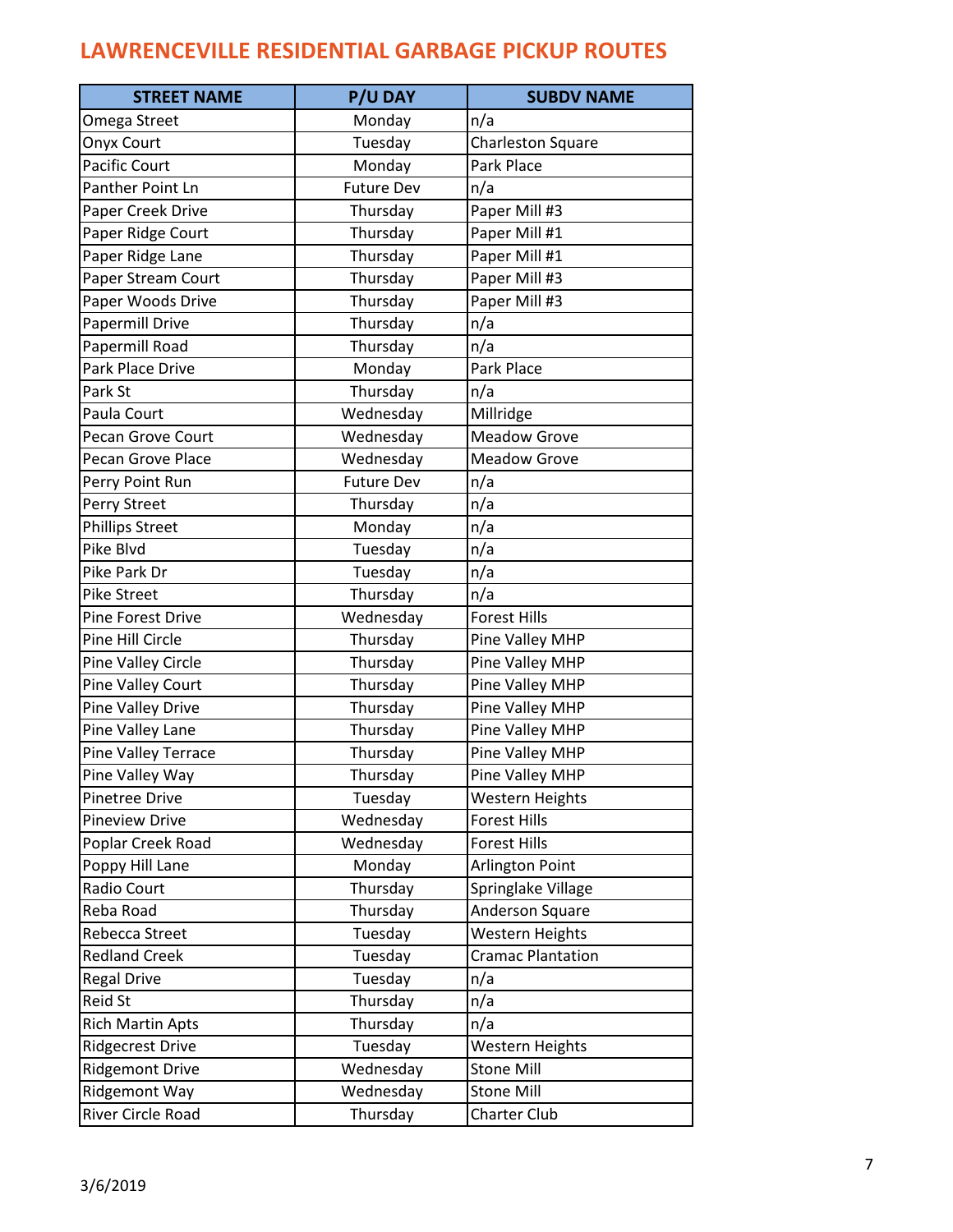| <b>STREET NAME</b>        | <b>P/U DAY</b> | <b>SUBDV NAME</b>      |
|---------------------------|----------------|------------------------|
| <b>River Meadow Ct</b>    | Thursday       | <b>Charter Club</b>    |
| <b>Roberts Street</b>     | Thursday       | n/a                    |
| <b>Ruth Street</b>        | Monday         | n/a                    |
| S Clayton Street          | Thursday       | n/a                    |
| <b>S Culver Street</b>    | Thursday       | n/a                    |
| S Perry Street            | Thursday       | n/a                    |
| Saddle Bow Drive          | Monday         | Arcadia Woods          |
| Saddle Path Bend          | Thursday       | Saddle Cove            |
| Saddle Path Bend          | Thursday       | Saddle Cove            |
| Saddle Ridge Dr           | Monday         | Mns Estate Villas      |
| Saddle Shoal Trl          | Thursday       | Saddle Cove            |
| Saddle Shoals Dr          | Thursday       | Saddle Cove            |
| Sanderingham Ln           | Wednesday      | <b>Windsor Farm</b>    |
| Sarah Lane                | Tuesday        | <b>Hanarry Estates</b> |
| Sasnett Drive             | Tuesday        | Camden Square          |
| Scarlet Way               | Tuesday        | Southgate              |
| Scarlett Way              | Tuesday        | n/a                    |
| <b>Scenic Creek Drive</b> | Wednesday      | <b>Scenic Crossing</b> |
| Scenic Creek Way          | Wednesday      | <b>Scenic Crossing</b> |
| Scenic Highway            | Wednesday      | n/a                    |
| <b>Scenic Park Court</b>  | Wednesday      | <b>Scenic Crossing</b> |
| <b>Scenic Park Trl</b>    | Wednesday      | <b>Scenic Crossing</b> |
| <b>Serenity Court</b>     | Monday         | Arlington Point        |
| Serenity Point            | Monday         | Arlington Point        |
| <b>Sharon Drive</b>       | Thursday       | n/a                    |
| <b>Sherwood Drive</b>     | Tuesday        | Sherwood Forest        |
| <b>Shoal Circle</b>       | Thursday       | Saddle Cove            |
| <b>Shoal Court</b>        | Thursday       | Saddle Cove            |
| <b>Simmons Circle</b>     | Thursday       | n/a                    |
| <b>Simmons Street</b>     | Thursday       | n/a                    |
| Simonton Road             | Monday         | n/a                    |
| <b>Sims Street</b>        | Monday         | n/a                    |
| <b>Sletten Drive</b>      | Wednesday      | <b>Pendleton Park</b>  |
| <b>Somerset Drive</b>     | Tuesday        | <b>Sherwood Forest</b> |
| South Clayton Street      | Thursday       | n/a                    |
| South Culver Street       | Tuesday        | n/a                    |
| South Lawn                | Thursday       | n/a                    |
| South Perry Street        | Tuesday        | n/a                    |
| Southern Way              | Tuesday        | Southgate              |
| Southern Way              | Tuesday        | n/a                    |
| Southstar Cirlce          | Tuesday        | Southgate              |
| <b>Spring Circle</b>      | Thursday       | n/a                    |
| <b>Spring Head Court</b>  | Thursday       | Springlake Cove        |
| <b>Spring Head Drive</b>  | Thursday       | Springlake Cove        |
| Spring Ridge Drive        | Wednesday      | <b>Forest Hills</b>    |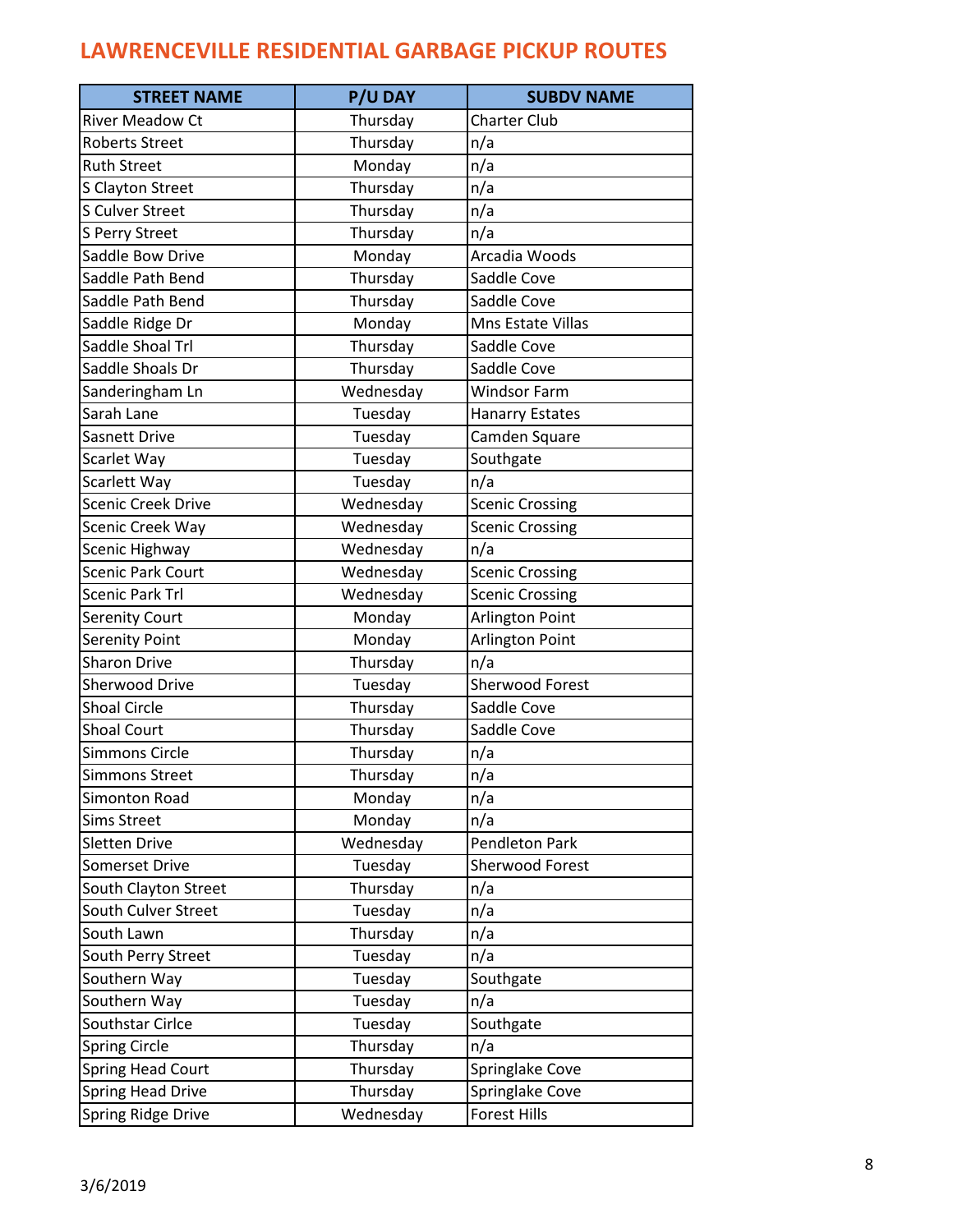| <b>STREET NAME</b>        | <b>P/U DAY</b> | <b>SUBDV NAME</b>             |
|---------------------------|----------------|-------------------------------|
| <b>Spring Walk Trace</b>  | Thursday       | Springlake Cove               |
| Spring Walk Way           | Thursday       | Springlake Cove               |
| Springbottom Court        | Thursday       | Springlake Cove               |
| Springbottom Drive        | Thursday       | Springlake Cove               |
| Springhaven Road          | Thursday       | Springlake Cove               |
| Springhaven Way           | Thursday       | Springlake Cove               |
| Springlake Drive          | Thursday       | Springlake Village            |
| Springlake Road           | Thursday       | n/a                           |
| Sprucewood Court          | Tuesday        | Westwood                      |
| <b>St Charles Court</b>   | Tuesday        | Charleston Sq - Off Moon Rd.  |
| St. Charles Court         | Monday         | Park Place                    |
| <b>Stark Street</b>       | Tuesday        | Western Heights               |
| <b>Stokesay Drive</b>     | Wednesday      | <b>Windsor Farm</b>           |
| <b>Stone Hollow Place</b> | Monday         | Waterstone                    |
| <b>Stone Mill Run</b>     | Wednesday      | <b>Stone Mill</b>             |
| Stone Mill Way            | Wednesday      | <b>Stone Mill</b>             |
| <b>Stone Mountain St</b>  | Tuesday        | n/a                           |
| <b>Stone Ridge Drive</b>  | Wednesday      | <b>Stone Mill</b>             |
| <b>Stone Ridge Drive</b>  | Wednesday      | <b>Stone Mill</b>             |
| <b>Stone Wood Court</b>   | Monday         | <b>Waverly Woods</b>          |
| Stone Wood Lane           | Monday         | <b>Waverly Woods</b>          |
| Stone Wood Way            | Monday         | <b>St Lawrence Plantation</b> |
| <b>Stoneland Court</b>    | Monday         | Waterstone                    |
| <b>Stoneland Place</b>    | Monday         | Waterstone                    |
| <b>Stonewood Lane</b>     | Monday         | <b>St Lawrence Plantation</b> |
| <b>Summer Pond Trl</b>    | Monday         | <b>Bay Lake</b>               |
| Summit Ridge Court        | Monday         | n/a                           |
| Summit Ridge Drive        | Wednesday      | <b>Stone Mill</b>             |
| Summit Ridge Terr         | Wednesday      | <b>Windsor Farm</b>           |
| Supreme Court             | Monday         | Bay Lake                      |
| Swanson Drive             | Thursday       | n/a                           |
| Takely Drive              | Wednesday      | <b>Pendleton Park</b>         |
| <b>Tall Timber Court</b>  | Monday         | <b>Forest East</b>            |
| <b>Tanner Street</b>      | Thursday       | n/a                           |
| Thatcher Way              | Monday         | Quinn Ridge Forest            |
| Thornbush Court           | Tuesday        | Camden Square                 |
| Thornbush Cove            | Tuesday        | Camden Square                 |
| Thornbush Lane            | Tuesday        | Camden Square                 |
| <b>Thornbush Trace</b>    | Tuesday        | Camden Square                 |
| Three Oaks Drive          | Monday         | n/a                           |
| Timber Ridge Court        | MondaY         | <b>Forest East</b>            |
| <b>Tower Place</b>        | Thursday       | Springlake Village            |
| <b>Tower Place</b>        | Thursday       | Springlake Village            |
| <b>Town Square Court</b>  | Wednesday      | <b>Township Commons</b>       |
| Town Square Way           | Wednesday      | <b>Township Commons</b>       |